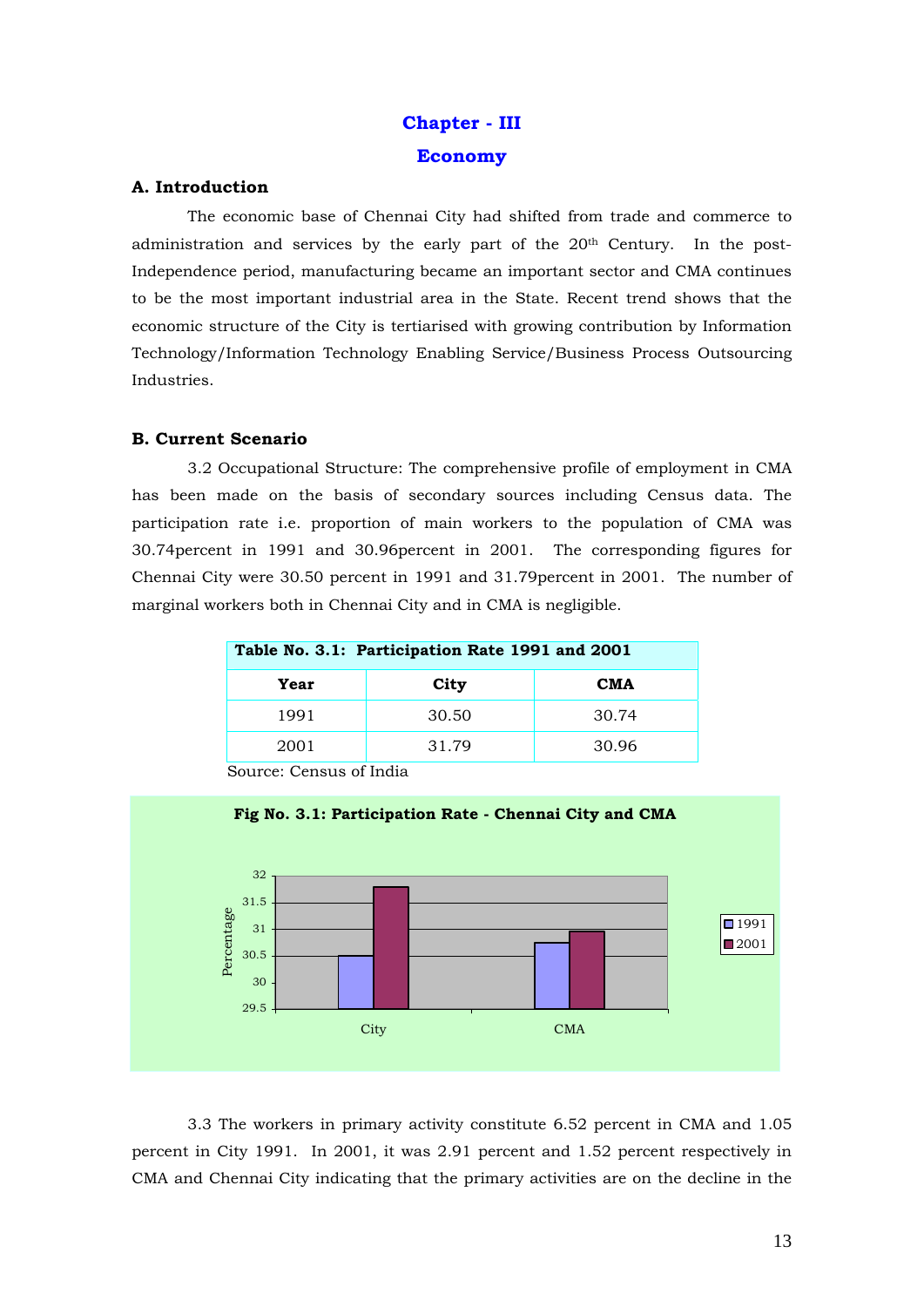peripheral areas due to the emergence of manufacturing and new economy industry. The workers in primary activity are dwindling and it is negligible compared to total, both in Chennai City and in CMA with more than 90 percent of the people engaged in the tertiary sector. The percentage of non- workers was 65.73 percent in City and 69.14 percent in CMA during 2001.

| Table No. 3.2: Trend of percentage of occupational structure for the City |                           |       |       |       |       |  |
|---------------------------------------------------------------------------|---------------------------|-------|-------|-------|-------|--|
| <b>S1.</b><br>No.                                                         | Occupational<br>structure | 1971  | 1981  | 1991  | 2001  |  |
|                                                                           | Primary                   | 1.55  | 1.34  | 1.00  | 1.50  |  |
| $\mathfrak{D}$                                                            | Secondary                 | 27.37 | 30.00 | 24.30 |       |  |
| 3                                                                         | Tertiary                  | 71.08 | 68.66 | 74.70 | 98.50 |  |

Source: Census of India



| Table No.3.3: Trend of occupational structure for the CMA |                               |       |      |      |      |  |  |
|-----------------------------------------------------------|-------------------------------|-------|------|------|------|--|--|
| S1.<br>No.                                                | <b>Occupational structure</b> | 1971  | 1981 | 1991 | 2001 |  |  |
|                                                           | Primary                       | 4.01  | 3.0  | 6.5  | 2.9  |  |  |
| 2                                                         | Secondary                     | 34.21 | 32.0 | 26.7 | 97.1 |  |  |
| 3                                                         | Tertiary                      | 61.78 | 65.0 | 66.8 |      |  |  |

Source: Census of India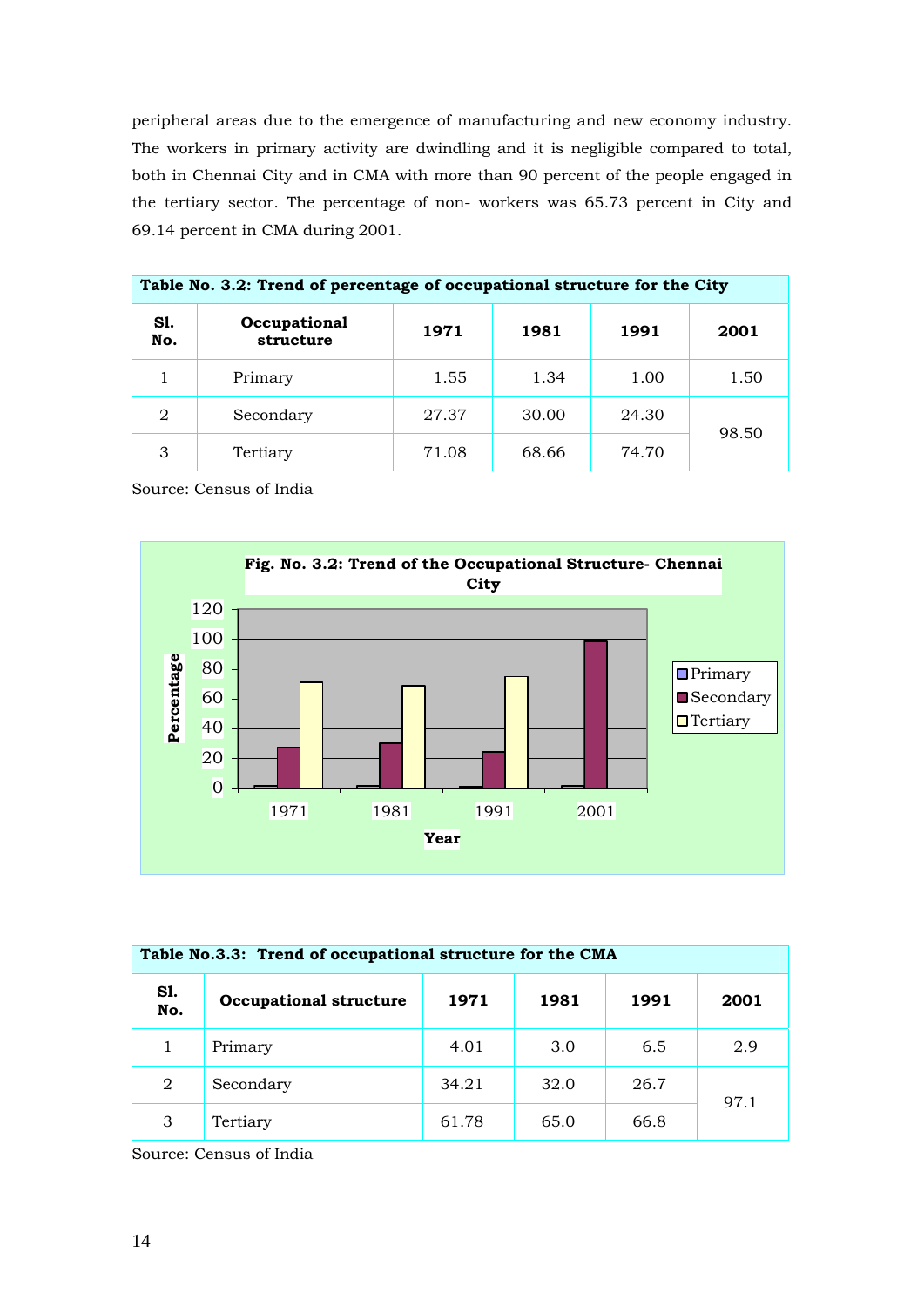

3.4 Tables above clearly reveal that a shift in the economic structure of the City as well as the CMA has taken place from manufacturing to services with IT and other services on fast tract.

| Table No. 3.4: Occupational structure CMA _ 1991 and 2001 |         |            |                             |         |            |  |
|-----------------------------------------------------------|---------|------------|-----------------------------|---------|------------|--|
| 1991                                                      |         |            | 2001                        |         |            |  |
| Component                                                 | City    | <b>CMA</b> | Component                   | City    | <b>CMA</b> |  |
| <b>Total Workers</b>                                      | 1173062 | 1675512    | <b>Total Workers</b>        | 1488364 | 2519278    |  |
| Main Workers                                              | 1171739 | 1669213    | Main Workers                | 1380757 | 2284457    |  |
| Main Cultivators                                          | 883     | 19778      | Main Cultivators            | 15149   | 33170      |  |
| Main Agriculture<br>Labourers                             | 199     | 70085      | Main Agriculture            | 5849    | 33390      |  |
| Fishing & Forest                                          | 9982    | 15422      | Main House Hold             | 25836   | 43394      |  |
| Mining                                                    | 1245    | 3484       | Main Others                 | 1333923 | 2174503    |  |
| Manufacturing<br>House hold                               | 7683    | 20271      | Marginal workers            | 107607  | 234821     |  |
| Manufacturing &<br>others                                 | 275916  | 423253     | <b>Marginal Cultivators</b> | 2026    | 5728       |  |
| Main Construction                                         | 74856   | 104913     | Marginal Agricultural       | 1233    | 22681      |  |
| Main Trade                                                | 300928  | 372672     | Marginal House Hold         | 5156    | 10511      |  |
| Main Transport                                            | 125853  | 166648     | Marginal Others             | 99192   | 195901     |  |
| Main Others                                               | 374194  | 472687     | Non Workers                 | 2855281 | 4859201    |  |
| <b>Marginal Workers</b>                                   | 1323    | 6299       |                             |         |            |  |
| Non Workers                                               | 2668334 | 3753958    |                             |         |            |  |

Source: Census of India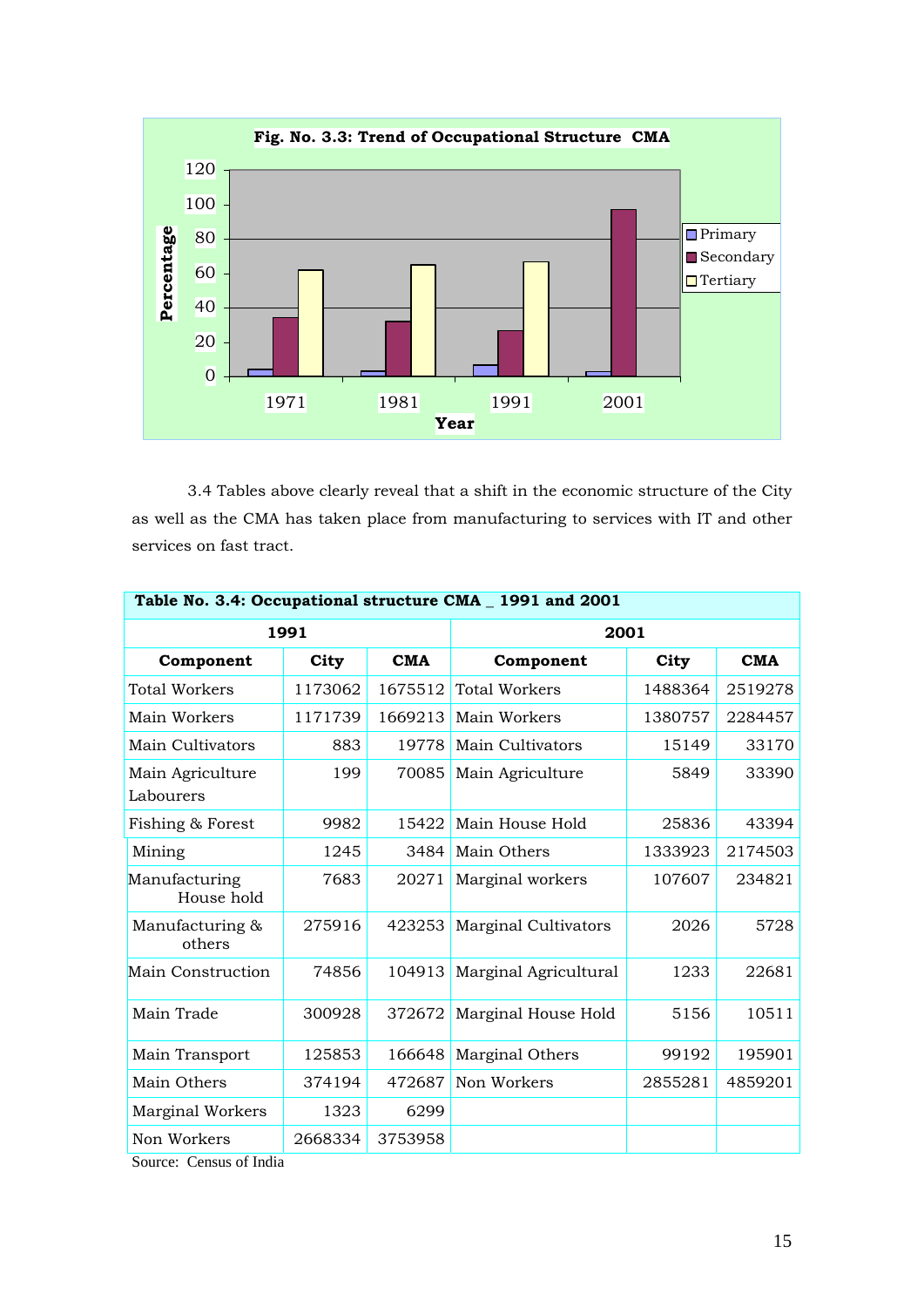#### **Income estimates**

3.5 Chennai City alone accounts for 10.94 percent of the State income. The income in the areas of Kancheepuram and Thiruvallur District, which fall within CMA, based on proportion of population, roughly, has been estimated at 2.8 percent and 2.5 percent respectively. These show that CMA accounts for 16.21 percent of the State income from all sectors.

#### **Employment**

3.6 The following is the distribution of employment in public and private organised sector in Chennai District and Kancheepuram districts.

| Table No. 3.5: Employment of organized sector in Chennai,<br>Kancheepuram (including Thiruvallur District) |        |               |        |                                                |         |        |  |
|------------------------------------------------------------------------------------------------------------|--------|---------------|--------|------------------------------------------------|---------|--------|--|
| Year                                                                                                       |        | Chennai Dist. |        | Kancheepuram & Thiruvallur<br><b>Districts</b> |         |        |  |
|                                                                                                            | Public | Private       | Total  | Public                                         | Private | Total  |  |
| 2000-01                                                                                                    | 281287 | 102358        | 383645 | 100491                                         | 124626  | 225117 |  |
| 2001-02                                                                                                    | 316553 | 94674         | 411227 | 108013                                         | 136234  | 244247 |  |
| 2002-03                                                                                                    | 314743 | 64914         | 379657 | 109678                                         | 132298  | 241976 |  |
| 2003-04                                                                                                    | 322961 | 69280         | 392241 | 100163                                         | 112341  | 212504 |  |
| 2004-05                                                                                                    | 323221 | 68785         | 392006 | 81032                                          | 118461  | 199493 |  |

Source: Commissionerate of Employment & Training, Chennai

3.7 In Chennai District, over these years from 2000, employment in the organized public sector was increasing whereas in private sector it was decreasing with little variance in the total employment figures in this organized sector.

3.8 Chennai and adjoining Kancheepuram (including Thiruvallur) Districts together contribute about 26 percent of employment in organized sector to the State total in 2002-03. Of the total public sector employment, the employment opportunity in Chennai and Kancheepuram District are 20 percent and 7 percent respectively in 2002-03. The percentage of the same in private sector in Chennai and Kancheepuram District is 7.8 and 15.9

# **Informal Sector**

3.9 Informal sector generally denotes the activities and services, which are readily associated with low wages and low level of skills. The informal sector comprises broadly the following groups:

- Self-employed traders, hawkers and family based workers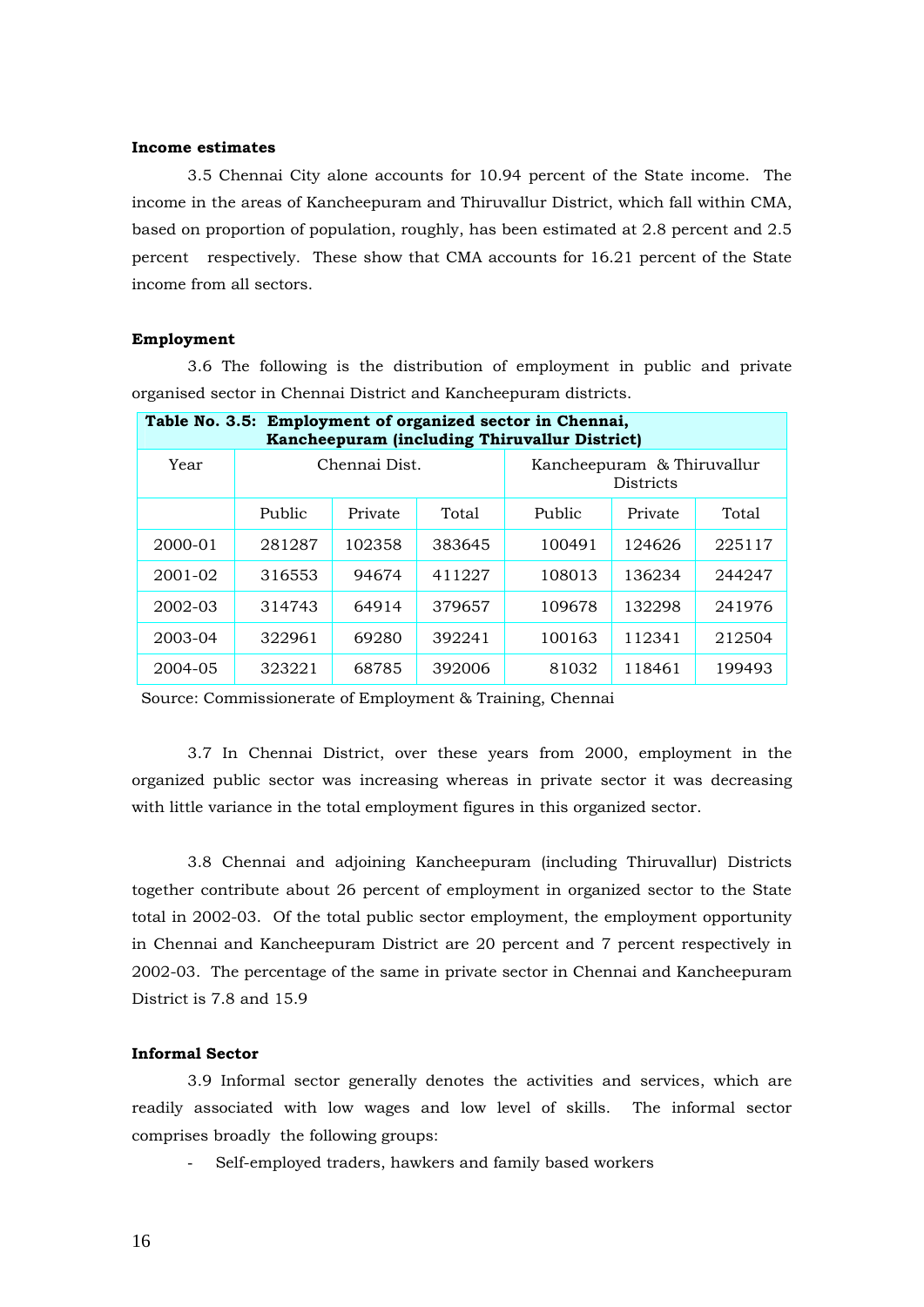- Employees and workers in predominantly low wage paying sectors like rickshaw pulling, repair of bicycles, personal services, etc.
- Employees and workers in comparatively better wage paying occupation such as construction, manufacturing and repair activities.

3.10 From the Census data of 2001, it is estimated that the employees in informal sector would be about 10 lakhs in Chennai City.

## **Fisheries**

3.11 There are 146 fishing villages with one fishing harbour and 64 fish landing centres located in the 3 districts comprising CMA. The total fisher folk population of these districts (1,38,669) forms about 18% of the marine fisher folk population of the State. There are about 18,500 male and 5,500 female fisher folk employed in fishery and other allied activities. As many as 5,111 mechanising fishing crafts and 1931 non mechanized fishing crafts are plying around the Chennai coast for fishing activity. The average annual marine fish production of these districts is about 30,000 tonnes. The quantity of fish and fishery products exported from Chennai port during 2005-06 was 45,246 tonnes worth about Rs.1382.55 crores.

#### **Tourism**

3.12 Chennai and its surrounding areas have a number of places to attract domestic and foreign tourists. While the number of domestic tourists visiting Chennai increased from 5.5 million in 2004 to 7.31 million in 2006, the number of foreign tourists increased from 0.43 million to 0.56 million during the same period. This trend is likely to continue since there is greater eagerness among people to see places of interest and travel has become affordable.

#### **Distribution of Industries**

3.13 Industries have been developed along important transport corridors in all directions, north, west and south.

#### North

 In the north, large industrial units are located at Ennore, Thiruvottiyur and Manali. Industrial estates are located at Madhavaram, Kodungaiyur and Gummipoondi.

#### West

 Important industrial locations in the west include Ambattur, Padi and Sembiam. Integral coach factory at Perambur and heavy vehicles factory at Avadi are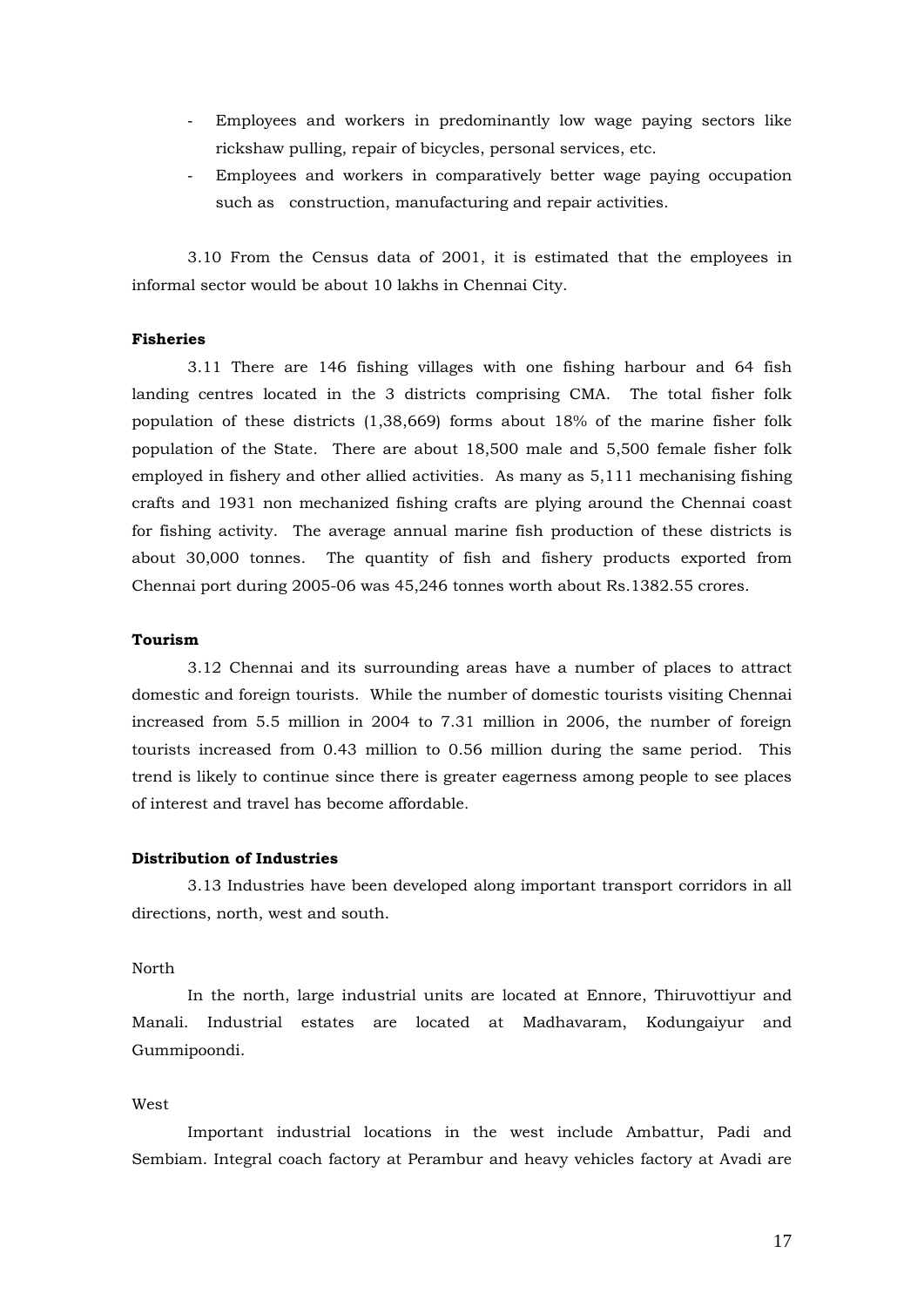important industries under public sector. Many small and medium scale industries are located at Ambattur, Villivakkam, Thirumazhisai, Poonamallee and Noombal. Thermal power plant is located at Basin bridge. Hyundai car factory at Sriperumbudur, Hindustan Earth Movers at Thiruvallur and automobile industries at Irugattukottai are other important industries.

## South

 In the south most of the industries are located along the G.S.T Road (NH45). Simpson, Addison and TVS industries are located in the heart of the City along Anna Salai. Madras Export Processing Zone (MEPZ) spread over an area of 105 hectares is located at Tambaram. Leather tanneries and leather-based industries are located near Tambaram. Industrial estate for leather goods is being developed at Thirumudivakkam.

 3.14 Large-scale automobile engineering, glass and ceramic industries are located at Maraimalai Nagar. Mahindra Industrial Park developed over an area of 520 hectares is located near Chengalpattu along the GST Road.

# **Eminence of Chennai**

3.15 Chennai has emerged as a major export hub for cars. Government of India has decided to establish a new testing and homologation center near Chennai. Chennai and its neighbouring districts account for about 20 percent of small-scale industries in Tamil Nadu. Small scale industries in metals, rubber and plastic products, metal products, electrical machinery, transport equipments, leather and fur products and non-metallic mineral products are predominant in the CMA.

#### **Share of Sales Tax**

3.16 Share of sales tax is an important index to reflect the economic stability. CMA accounts for three-fourth of the total sales tax collection in the State. The percent share of the CMA has increased from 69 percent in 1994 – 95 to 76 percent in 2003-04.

#### **Banking**

3.17 Banking operations form a vital pointer to indicate the economic process of a city. The statistical handbook 2005 indicates that Chennai and the other two districts accounted for only about 11% of the total number of banks in the State for the financial year 2004-05. However, they accounted for about 50% of the total deposits in the State. This is considered a great accomplishment of the metropolitan city.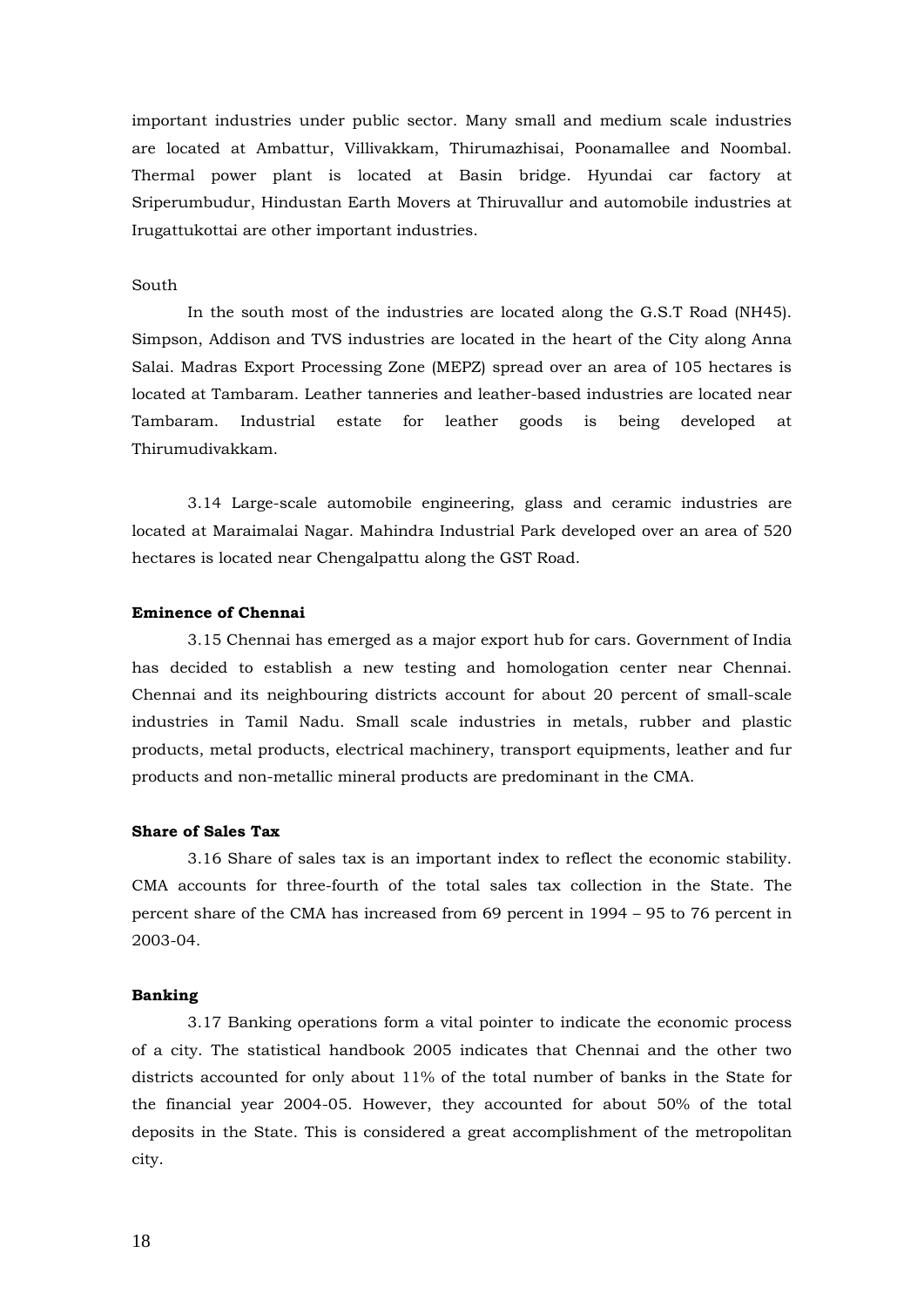#### **Exports and Imports**

3.18 Principal items of imports through Chennai harbour are petroleum, oil, lubricants, fertilizers, food, grains and fibers. Main items of export are ore (primarily iron ores), granite stones, quartz, Barites, hides and skins, chemical and cotton goods. Export of principal commodities registered an average growth rate of 10.0 per cent since 1999 – 2000. However, the growth rate of the import has experienced a declining trend. The declination of the import itself is an index of the economic buoyancy of the region. The following figure shows the trend of export and import through the Chennai port. The port handled about 60 per cent of the total cargo handled by the State. Number of containers handled increased by about 67 percent during the last five years.



3.19 Currently Ennore Port is operating with 2 coal berths catering to thermal coal requirements of North Chennai Thermal Power Station (NCTPS), Mettur and Ennore Thermal Plants of TNEB. The present traffic at Ennore port is over 10 million tones per annum. The Port is expanding in a major way by developing liquid cargo, LNG, additional coal, iron ore, car and container terminals with additional ten berths. By 2011, the Ennore Port will have a capacity to handle 70 million tonnes of cargo including 1.5 million TEU containers besides 2 lakhs cars.

3.20 The Chennai Airport handled about 21 lakh international and 25 lakh domestic passengers and 1.19 lakh tonnes of international and 0.35-lakh tonnes domestic cargo during the year 2003-04. International passenger traffic had increased about four-fold between 1991 and 2004. During the same period domestic passenger traffic had increased twofold. Major exports are textiles and leather. Electronic goods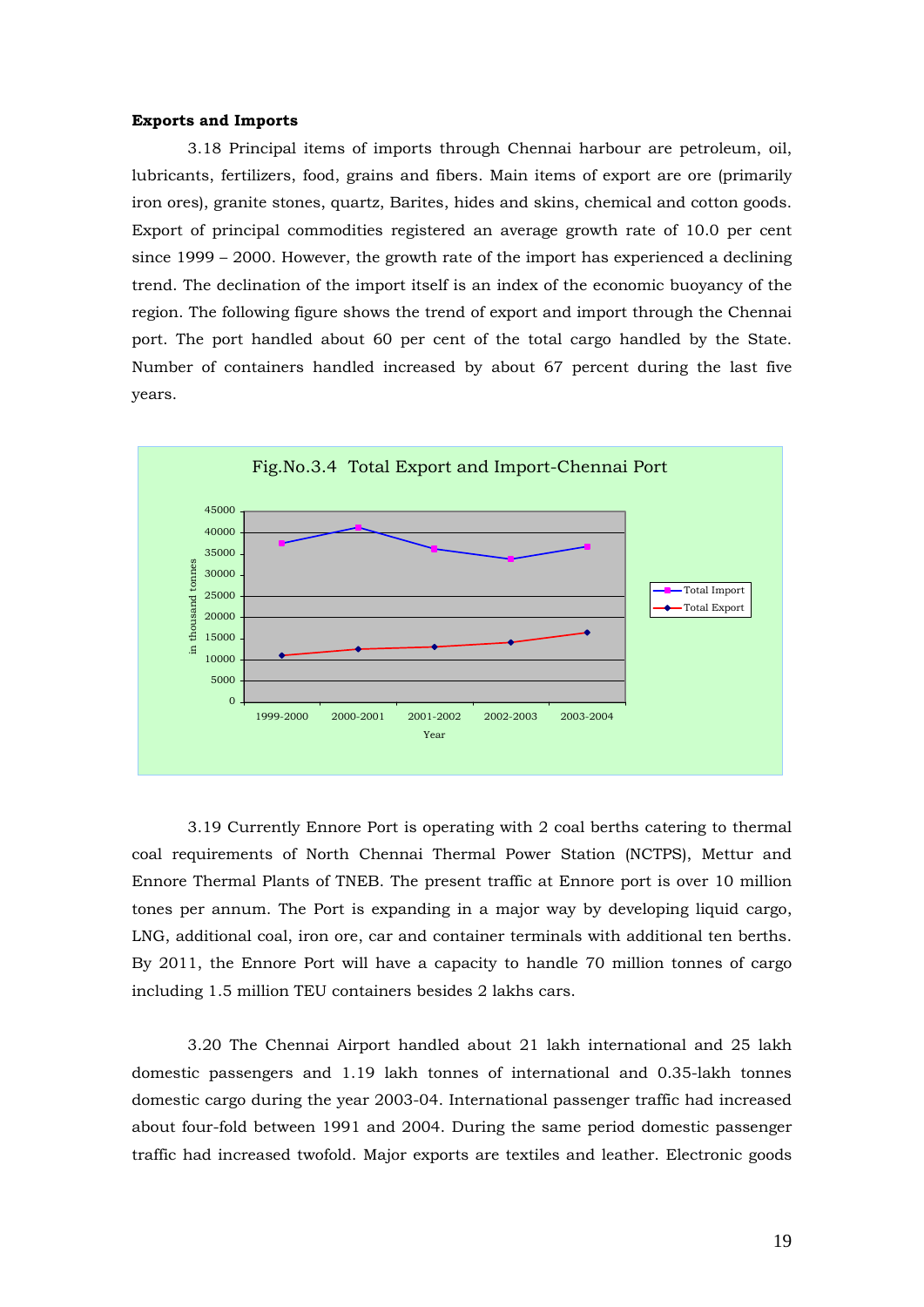have constituted major import item. The proposed expansion and modernisation of the airport will have a greater positive impact on the economy of the CMA.



# **Information Technology**

3.21 Chennai has been a preferred destination for IT / ITES industries. Chennai is one of the few metropolitan cities, where FSI is used as a tool to provide incentive. This coupled with excellent infrastructure facilities such as world-class highways; uninterrupted power supply and good telecommunication have helped the situation. The Tidel Park I and the IT Park at Siruseri have already been developed. IT space to an extent of 0.25 million sq.m. through public and private sector has been initiated to meet the increasing demand of national and international clients. The ELCOT Infrastructure Ltd., a special purpose vehicle for the Knowledge Industrial Township at Sholinganallur along the IT corridor has initiated the process. Further, to meet the increasing demand, steps have been taken to establish Tidel Park II with a floor space of 0.15 million sq.m. In addition, TIDCO, IL & FS and Mahindra are developing another IT park in an area of 680 hectares near Chengalpattu under public private partnership.

#### **Below Poverty Line (BPL) population**

3.22 The Department of Economics and Statistics (DES) has estimated the Below Poverty Line (BPL) population. Table 3.21 presents the BPL from the period 1993-94 to 1999-2000. The BPL in Chennai City, Kancheepuram and Thriuvallur districts and Tamil Nadu were 9.58%, 13.2% and 19.18% respectively. It is encouraging to note that the BPL in the City has declined from 31.58 percent in 1993- 94 to 9.58 percent in 1999-2000.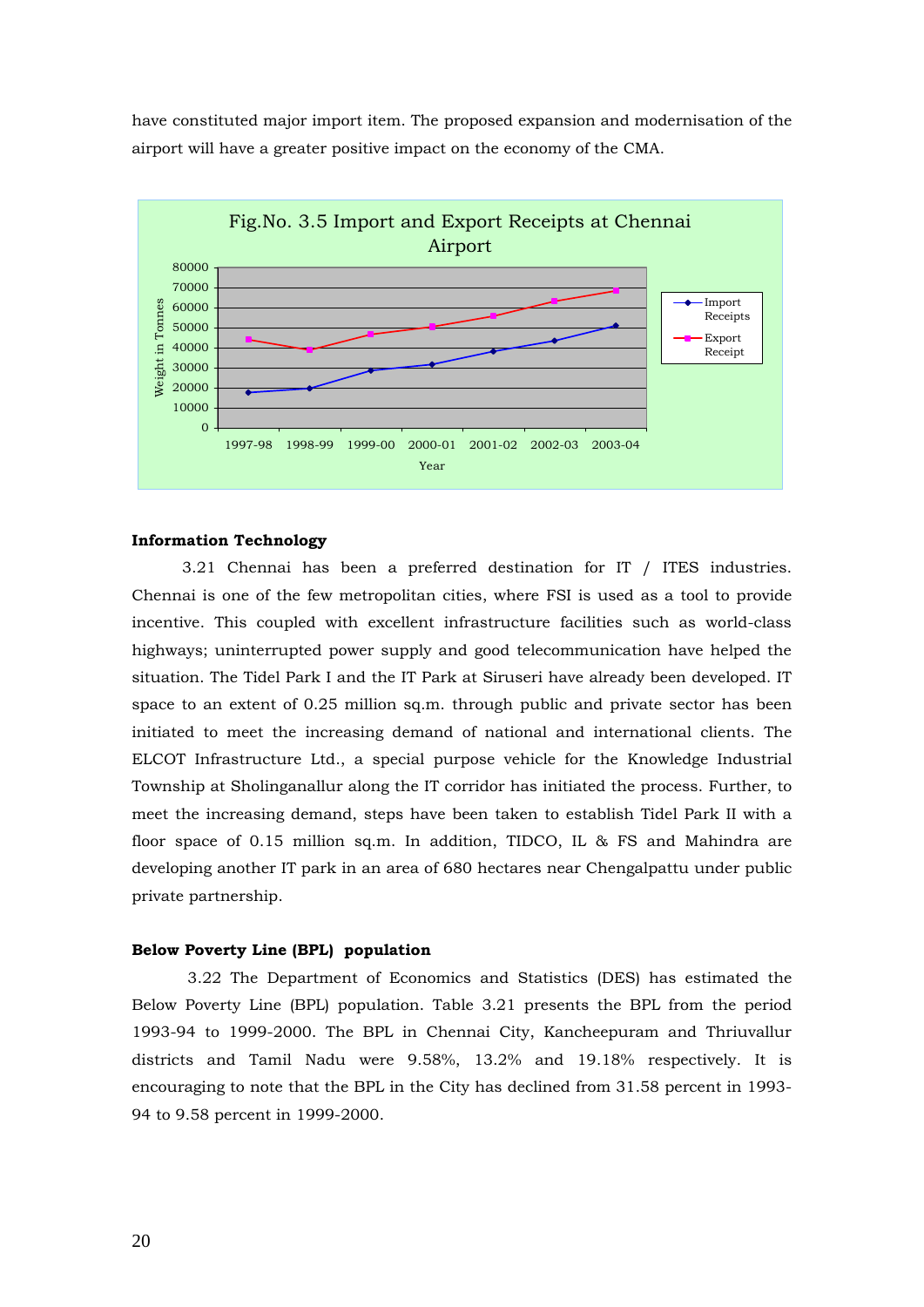| Table No. 3.6: Below Poverty Level Population        |                                     |            |                                     |                      |  |  |  |
|------------------------------------------------------|-------------------------------------|------------|-------------------------------------|----------------------|--|--|--|
|                                                      | 1993-94                             |            | 1999-2000                           |                      |  |  |  |
|                                                      | <b>BPL</b> Population<br>(in lakhs) | $%$ of BPL | <b>BPL</b> Population<br>(in lakhs) | $%$ of<br><b>BPL</b> |  |  |  |
| Chennai District                                     | 9.55                                | 31.58      | 3.93                                | 9.58                 |  |  |  |
| Kancheepuram<br>District and<br>Thiruvallur District | 12.09                               | 27.00      | 7.43                                | 13.21                |  |  |  |
| Tamil Nadu                                           | 170.52                              | 31.66      | 113.34                              | 19.18                |  |  |  |

# **C. Employment Projection:**

3.23 The percentage of workers as per 2001 Census works out to 54.6 % out of the male population and 18.26 % out of the female population. It is assumed that in future years by 2011, 87.5 % of male and 30% of the female eligible working population will be willing to work and for them jobs would have to be created. Similarly this % for male and female is assumed as 90% and 33% for 2016, 92.5% and 36% for 2021 and 95% and 40% for the year 2026, considering the improvements in the education level, aptitude, willingness to work etc in future years. Based on the above criteria, projection of demand for jobs upto 2026 has been made and tabulated in the Table below.

| Table No: 3.7: Employment Projection CMA_2026 |           |        | (in lakhs) |        |  |
|-----------------------------------------------|-----------|--------|------------|--------|--|
|                                               | 2011      | 2016   | 2021       | 2026   |  |
| Population                                    | 88.71     | 99.66  | 111.98     | 125.82 |  |
| Eligible Workers 15-60 (69.15%)               | 61.34     | 68.92  | 77.43      | 87.01  |  |
| Eligible Male Workers (52%)                   | 31.90     | 35.84  | 40.26      | 45.24  |  |
| Eligible Female Workers (48%)                 | 29.44     | 33.08  | 37.17      | 41.76  |  |
| Male Willing to Work                          | 27.91     | 32.25  | 37.25      | 42.98  |  |
| Female Willing to Work                        | 8.37      | 10.64  | 13.41      | 17.19  |  |
| Total                                         | 36.28     | 42.89  | 50.65      | 60.17  |  |
| Additional jobs to be created                 | 10.09     | 16.70  | 24.47      | 33.99  |  |
| Male Willing to Work %(assumed)               | 87.5 %    | 90.0 % | 92.5 %     | 95.0 % |  |
| Female Willing to Work % (assumed)            | $30.0 \%$ | 33.0%  | 36.0%      | 40.0 % |  |

# **D. Policies and Strategies**

Survey:

3.24 A comprehensive study of CMA economy and employment profile should be taken up to identify the activities and initiatives, both in the formal and informal sectors, that can accelerate employment and income generation for the poor and low income groups.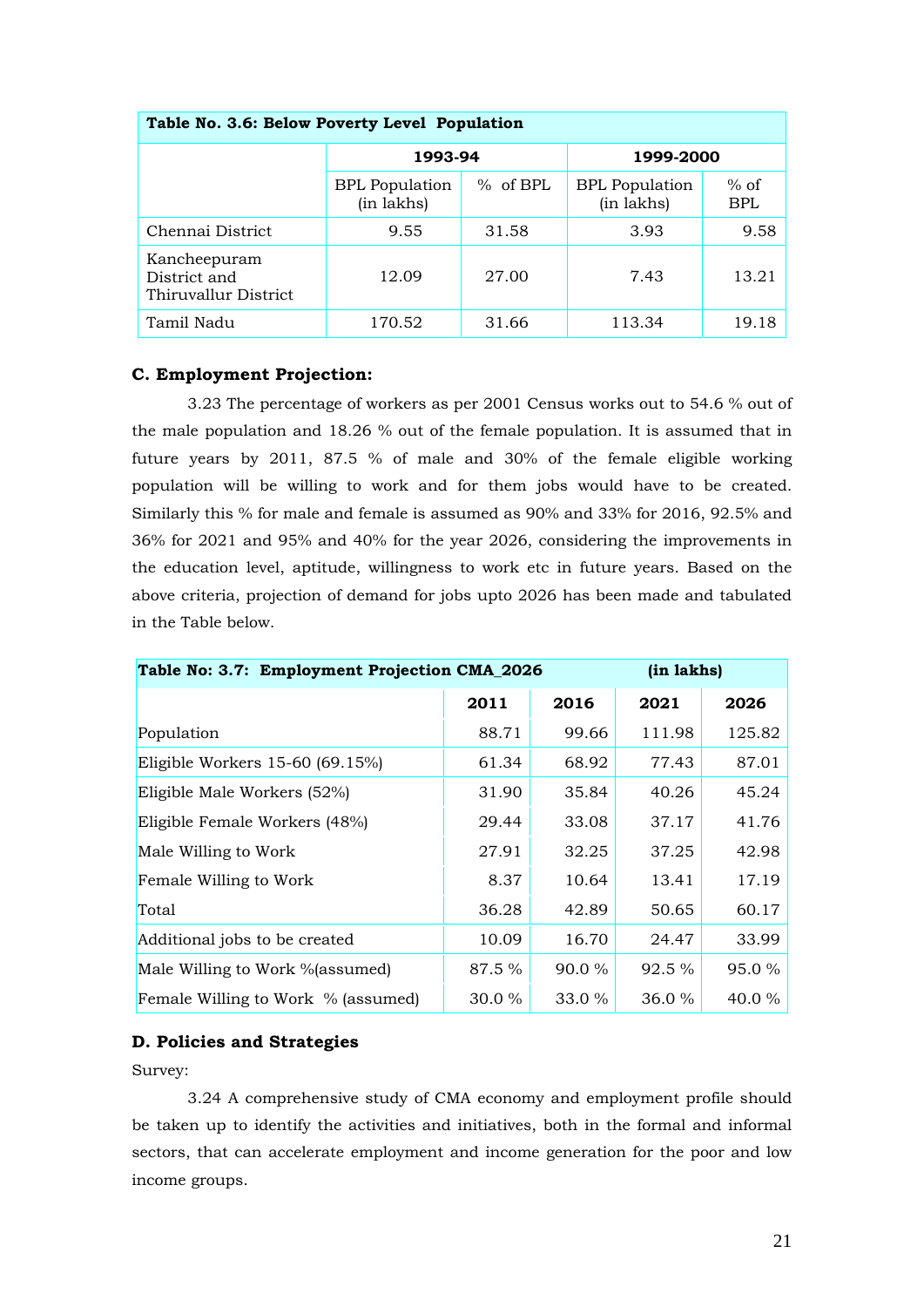#### **Employment in primary sector:**

3.25 A minimum primary component is needed within the CMA. Therefore, the strategy is to discourage conversion of fertile agricultural land into urban uses. Departments of agriculture and horticulture can prepare action plans for diversification and modernisation of agriculture in line with this strategy.

## **Industrial development:**

3.26 Promotion of industries is an indispensable requirement for strong economic base of the CMA. Therefore, the following efforts may be initiated to stimulate industrial development.

- (a) A study can be undertaken to assess the scope for expansion of existing industries and developing new industries.
- (b) Essential infrastructure as per standards can be provided for prospective potential industries by concerned government agencies in designated locations to stimulate industrial growth.
- (c) Process of obtaining clearance for industrial units can be simplified by making the single window system more effective.
- (d) Numbers of unskilled and semi-skilled workers are bound to rapidly increase due to distress migration from rural areas and saturation of agriculture sector. Therefore, vocational educational institutions in the CMA have to be strengthened and reoriented to meet the market demand.
- (e) Small-scale industrial sector is a powerful tool to generate more industrial employment. Therefore, infrastructure facilities may be upgraded for industrial estates and relief measures can be initiated to rehabilitate viable sick units. The system of common application form and the single window clearance can be extended to small-scale industries.
- (f) Three corridors Sriperumbudur, Mamallapuram and Gummidipoondi have been identified for major industrial development. These areas have good accessibility and infrastructure for industrial development. Parts of these area lie outside the CMA. Therefore, it calls for joint planning and inter-institutional co-ordination.
- (g) Industrial estates at Sholinganallur and Perungudi for computer hardware and software can be started early.
- (h) Concerned government agencies have to expedite Ennore SEZ and identify other suitable places for SEZ locations.
- (i) Existing Trade Centre at Nandambakkam has to be upgraded and expanded to meet the increasing demand.
- (j) Cluster concept for industries to be promoted.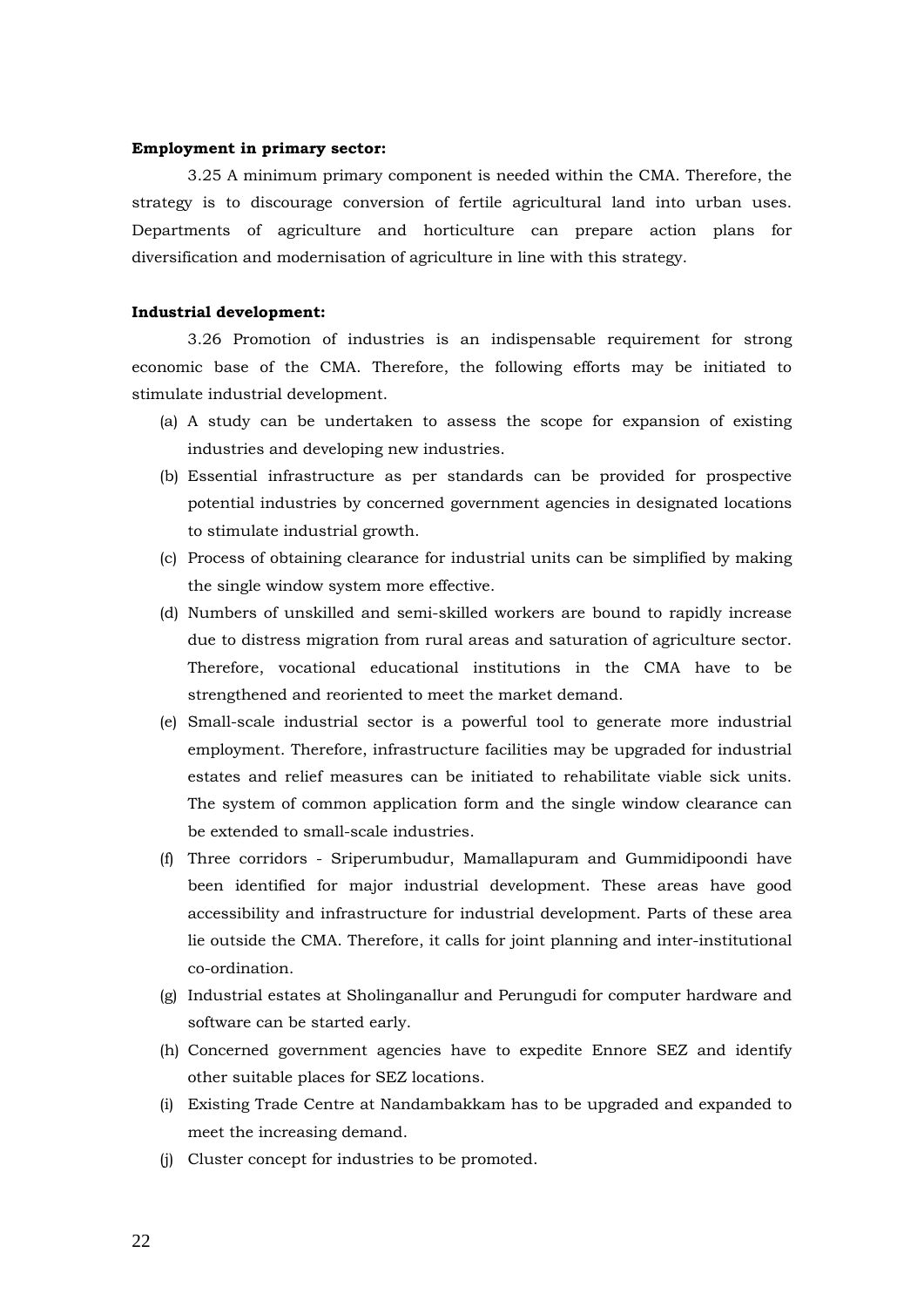- (k) Steps to upgrade infrastructure facilities in the existing industrial clusters and estates have to be taken in order to improve competitiveness of industry.
- (l) To make available adequate supply of developed land for manufacturing and quality space for high technology industries and startups, land banks have to be developed for industrial parks in and around CMA with quality infrastructure including social infrastructure like housing, business centres, skill development centres etc.
- (m) Development of Chennai Manali Ennore Corridor and Chengalpattu Sriperambudur - Ranipet Corridor into industrial corridors of excellence to be expedited.
- (n) Inclusive industrial development should be promoted by giving due opportunity in skill development and employment covering differently-abled persons also.

#### **Promotion of informal sector**

3.27 The National Policy for Urban Street Vendors confers legal status on vendors and insists on creation of hawking zones and establishment of participatory mechanism for orderly conduct of urban vending activities. Local bodies within the CMA may institute action accordingly, within the framework of the SMP.

#### **Promotion of Service Sector**

3.28 Attention should be given to the service sector such as health, education and recreational facilities and municipal/local body services, which would not only increase employment opportunities but also improve standard of living in this metropolis.

#### **Central Business District**

 3.29 Thriving CBD is an asset to the city and it will not be desirable to reduce its importance. At the same time, it should be seen that it functions to its capacity and contributes to the city economy. The decongestion measures taken to shift some of the wholesale activities to planned locations with all infrastructures as envisaged in the First Master Plan have to continue and the other remaining CBD activities, especially service related activities, should be encouraged to continue therein.

#### **Development of Fisheries**

3.30 Ornamental fish breeding may be permitted as a cottage industry in the Primary Residential Zone. It may also be included in the list of cottage industries as it has been earning foreign exchange for the State.

3.31 Chennai is the transient centre for fish trade between neighboring states and other places in T.N. through which nearly 200 tonnes of fishes are traded every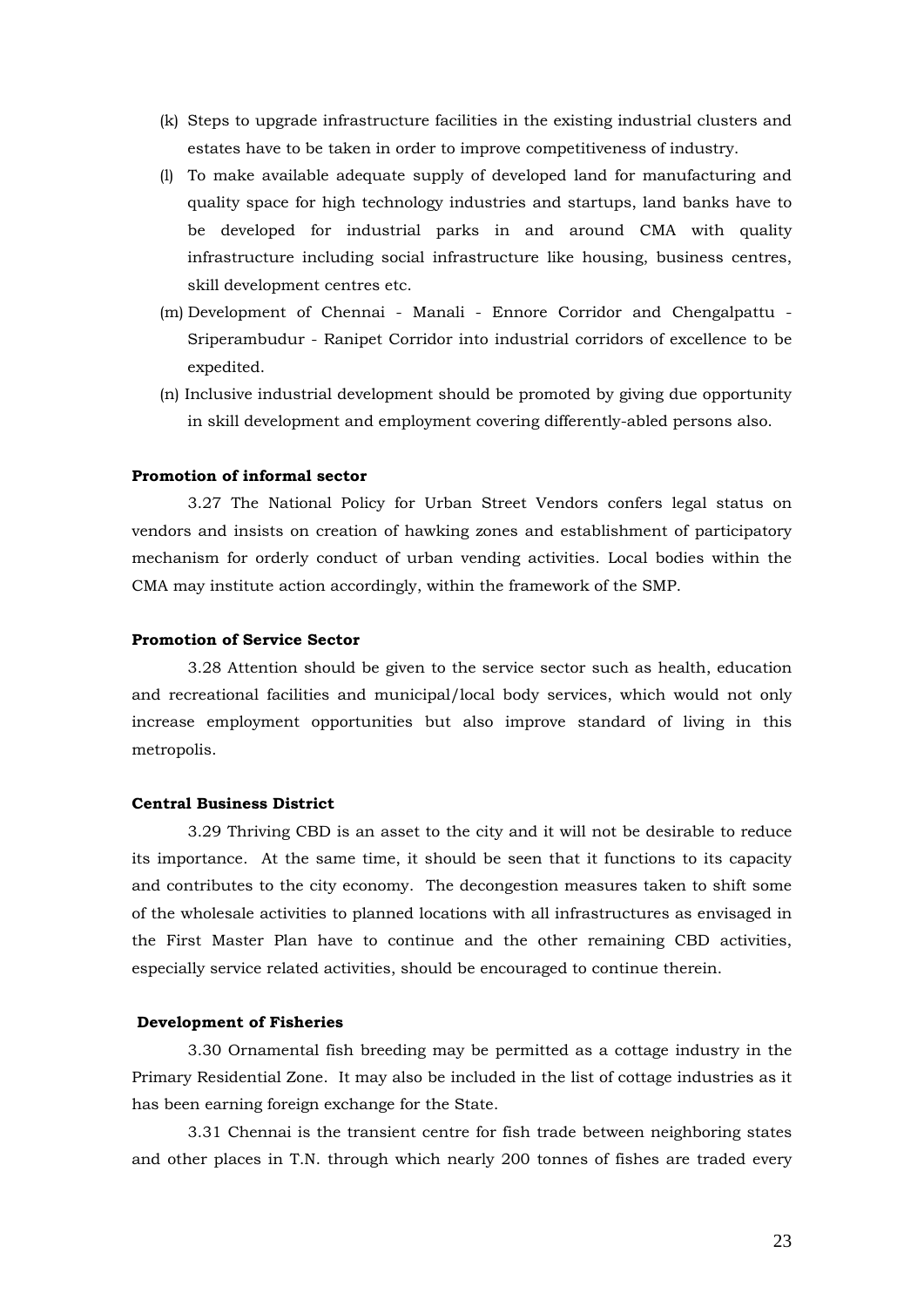day. So there is a necessity for wholesale market and retail trade market with cold chain facilities for hygienic handling and maintaining the quality till the fish reaches the consumer.

3.32 The lakes and ponds in CMA may be protected from encroachment and provided for fish culture activities so that fish production will increase.

# **Private investment**

3.33 Though adequate lands are zoned for industrial and commercial activities in this Master Plan, where land use reclassifications are sought for employment generating activities, (taking into account the normal process of examining with reference to environmental impact, compatibility with the uses around etc.) its processing should be speeded up and such developments should be encouraged. Government agencies should also periodically review the demand for serviced plots for industrial developments, identify lands, develop industrial estates and make available the serviced plots to private individuals and groups.

#### **Encouragement to film industry:**

3.34 Chennai is the base for the South Indian Film Industry and in the western part of Chennai City a number of studios are located. The film industry makes about 300 movies a year including movies in other Southern Indian languages apart from Tamil movies, giving employment to a large number of people. This industry also needs government attention for provision of adequate infrastructure for its growth.

#### **Promotion of tourism:**

3.35 Tourists can contribute substantially to the economy of the State. Construction of a state-of- the- art convention centre, organizing a *sun-et-lumiere* at Rajaji Hall, opening an exhibition ship near Anna Memorial, establishment of a butterfly park and night safari at Vandalur. Establishing an arts gallery in fine arts college etc., are some of the projects that Tourism Dept. have in mind. As part of the tourism infrastructure development at National level with the assistance of ADB through GOI, tourism infrastructure in Chennai circuit is proposed to be developed. This may be implemented on a time-bound basis.

#### **E. The Plan**

 3.36 The plan has set apart lands in different parts of CMA recognising the existing industrial activities and proposing lands for new industrial developments through land use zoning.

3.37 About 9% of the CMA has been zoned for industrial use zone. In addition